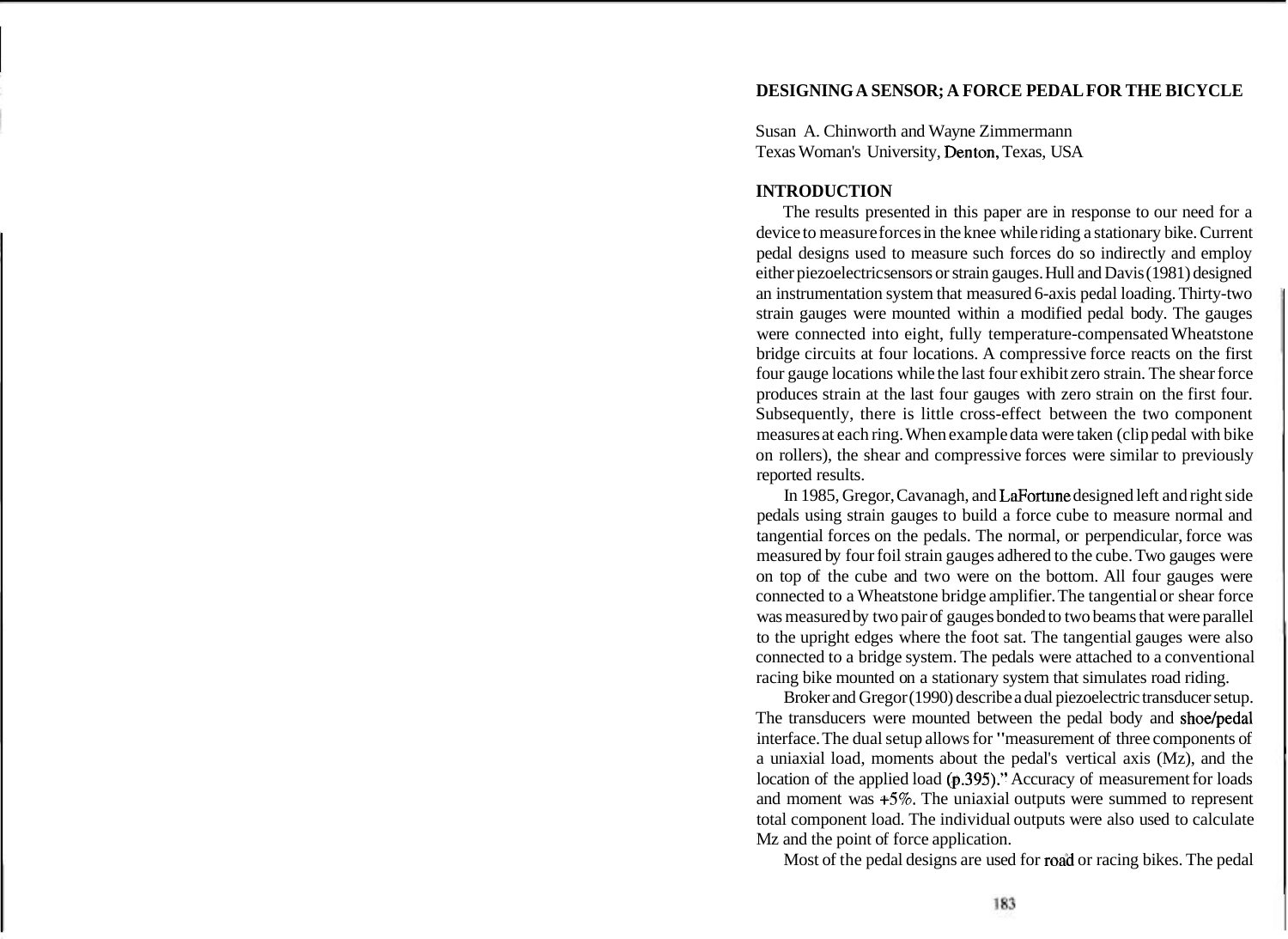used by Ericson and colleagues in two studies (1984,1986) for the stationary bike was similar to the design by Broker and Gregor (1990) except that only one piezoelectric transducer was used. It was placed in the left pedal <sup>l</sup> and only allowed for force measurements in the three orthogonal planes.

Cost and limited resources are frequently the prohibitive factors in most <sup>i</sup> clinical settings involving data acquisition. The cost of these pedals can reach \$18,000 (Roger Brath, Kistler Corporation, personal correspondence, , March, 1994). Thus, our experiment involved designing and constructing a relatively simple, inexpensive force pedal.

### **METHOD AND PROCEDURE** <sup>I</sup>

Using existing technology is fine if one understands its limitations and it fits in the budget. Further, the device must measure the desired parameters. Since it has been indicated that our primary goal is to measure forces at the knee, we are faced with the question; how can this be done? Thus, what measurement must be made? One approach might be a device that could measure the pressures directly, but this would involve invasive implants. Hence, we are faced with using a model that oomputes the forces at the joints given the forces between the foot and the pedal.

The purpose of the sensor is to provide a method for acquiring a voltage signal that is proportional to the forces at the pedal for an experiment .that involved 17 subjects exercising on a stationary bike Approximately half of the subjects were recovering from knee surgery. All were required to exercise in a loaded environment.

In addition, a PEAK (Englewood, CO.) system was used to acquire kinematic information which related to the total activity of the individual. The PEAK system was also used as the ADC for the sensor system.

### DESIGNING A SENSOR

As previously mentioned, some of the sensor systems already available are quite expensive. Others require extensive reconfiguration for use in the experiment to be performed. Thus we elected to design and construct our sensor system from the ground up. This required that we configure a device that would react to the selected forces.

In discussing the primary experiment, which could be performed in 2-D or 3-D, it was realized that our engineering resources were limited with regard to what we could construct. Thus we elected the 2-D model which required that our sensor system measure forces normal to the pedal and tangential to the pedal. Any mechanical configuration must be able to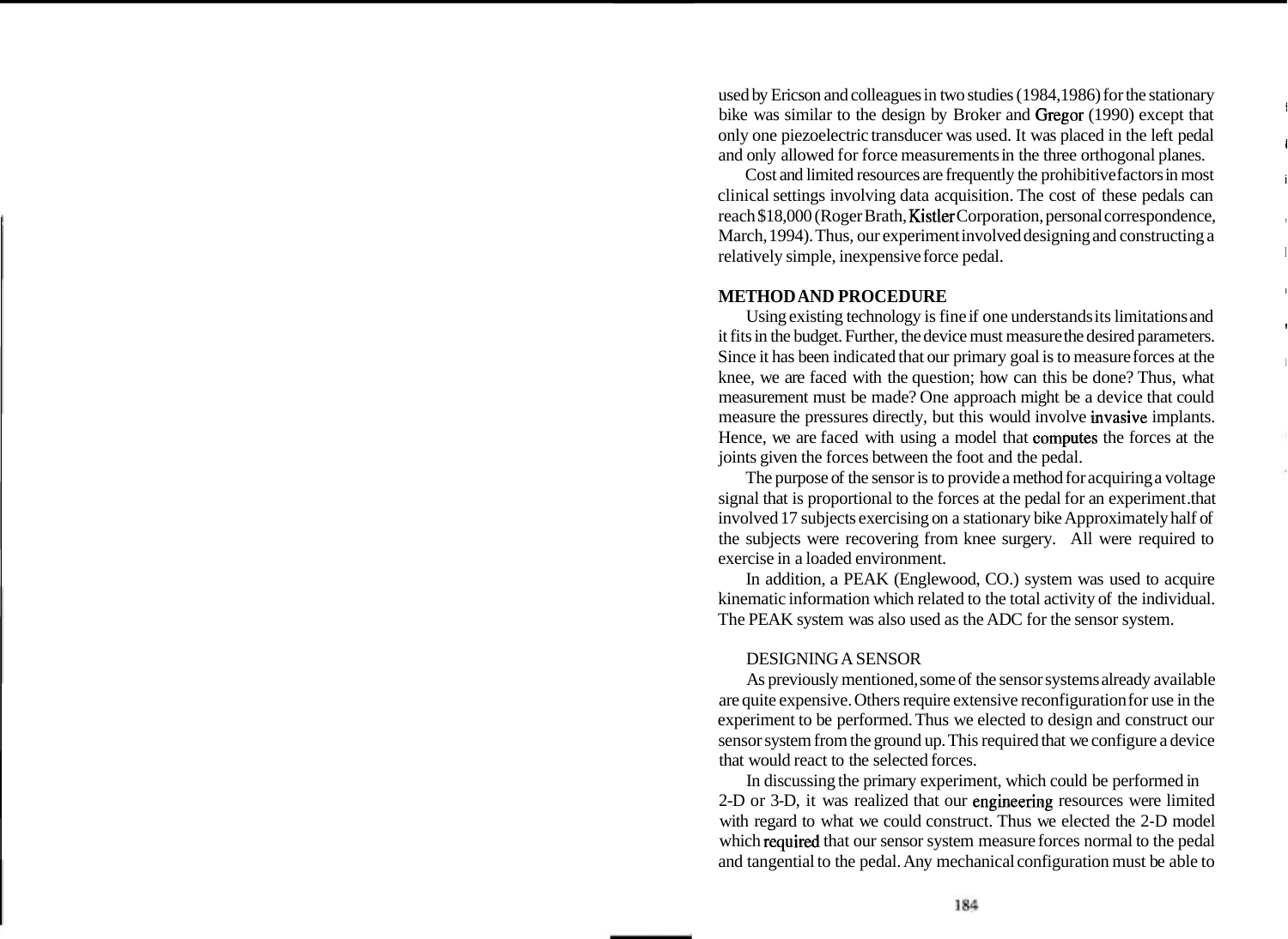decouple the two forces. It was quickly realized that the problem of decoupling the two forces was central to the design. Next, was the problem of designing the actual sensing system. Two sensors were available: the strain gauge and the piezoelectric. At the time of construction, the only piezoelectric sensor available exceeded our budgetary limitations. Thus we used strain gauges. We select 350 ohms gauges with dimension 2.5~1 **.8mm.**  Further, familiarity in theuse of strain gauges was afactor used in our selection process. Each sensor subsystem consisted of four strain gauges configured as a bridge. In the subsystem used to measure the normal forces, only one gauge would be deformed by the load. In the system used to measure the tangential forces, all four gauges were designed to react to the forces; two were used to measure the forces directed anteriorly and two were used to measure those forces directed posteriorly. **,** 

A regular pedal for stationary bicycles was used as the foundation for the force pedal. Two plates of aluminum were cut to fit on the top and bottom of the rubber pedal. A 90-degree angled piece of aluminum was cut into 2 pieces to fit across the width of the pedal anteriorly and posteriorly.

The two angled aluminum elements were used to measure the shear. Two strain gauges were placed on each of the upright portion of the angled aluminum supports. The orientation of the gauges was perpendicular to the pedal surface. All contacts and soldered wires were checked with a volt meter for conductivity and cross talk.

The normal subsystem consisted of: three of the gauges attached to the bottom of the aluminum plate with the fourth gauge mounted on a flexible mounting bridge. This bridge was located on the top plate.

A 9-volt battery was used as a power source for each bridge. Two 4-pin jacks were installed on the communication lines about 20cm from the pedal. The output signal was amplified using a Biocommunications Electronics (Model 215, Madison, WI) amplifier. Both channels were set to low pass filter of 50 Hz. The shear channel had a gain of 1000 and the compression channel was set to a gain of 500.

### CALIBRATION OF THE PEDAL

Once the pedal was constructed and raw signal received from each component, the pedal underwent initial calibration to pounds (lbs) of force. In the computer program that converted the raw units of force to the calibrated units, the additional conversion to Newtons (N) of force was made. The two force components were calibrated with the pedal aligned horizontally and fixed.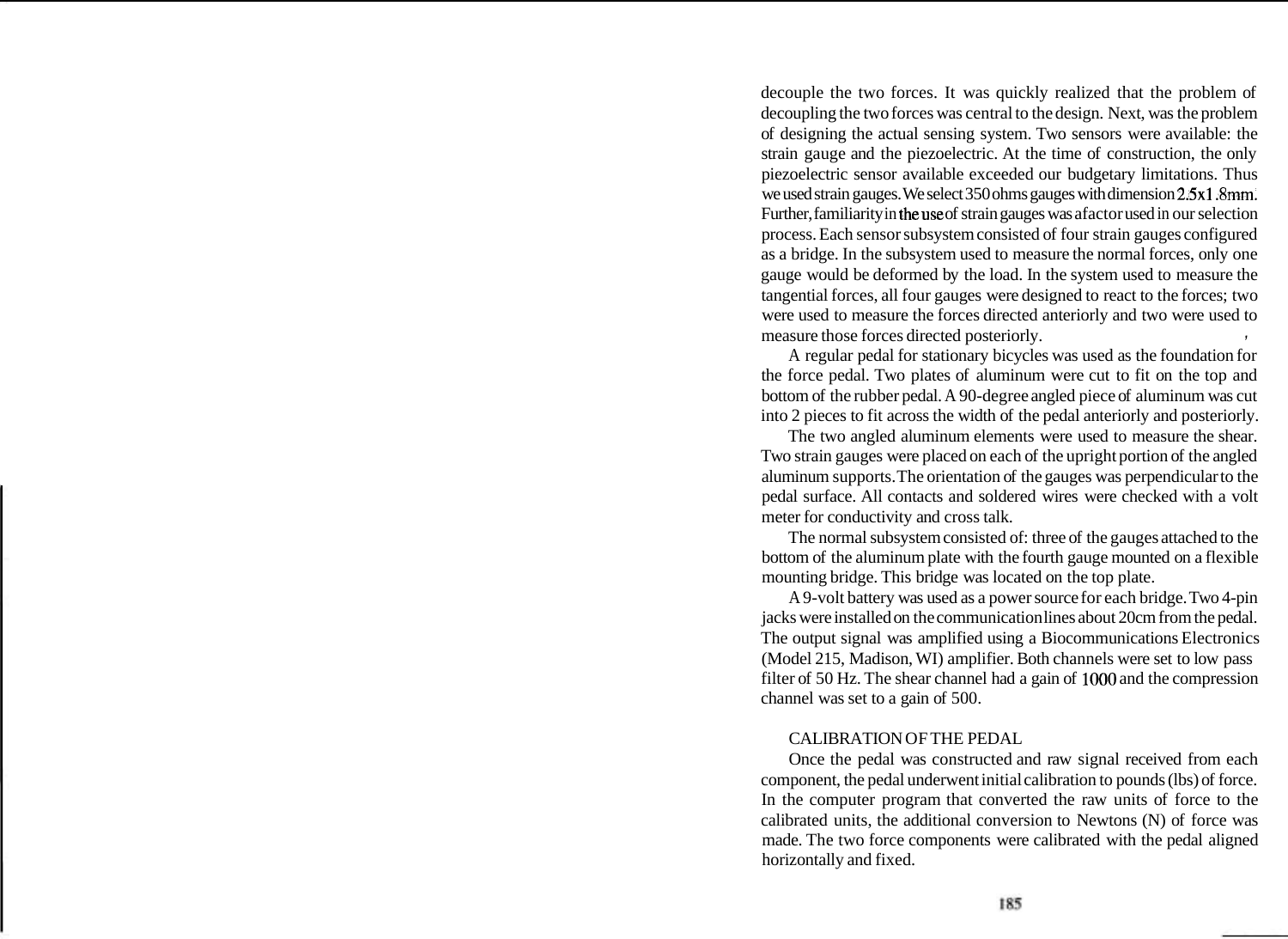The normal component was calibrated by applying known weights vertically on the top of the pedal in such a way that only the normal subsystem would react. In calibrating the normal subsystem a baseline voltage was first acquired by measuring the voltage in a zero force situation. Using five different weights we recorded the voltage with the purpose of defining arelation between voltage and force. This calibration scheme was employed over several different days, testing for consistency. We used Cricket Graph (Ver. 1.2, Malvern, PA) to plot the voltage verses the weight. Using Cricket graph's equation feature, an exponential equation was fitted to the data. Variation between the data curve and the equation curve began to show at just above 250 volts. However, pilot studies yielded maximum raw normal voltages of no greater than 240 volts. Thus mathematical equation provided an excellent conversion tool.

The shear components were calibrated by applying known forces via a spring gauge against the angled aluminum directed along the horizontal. The spring gauge was secured to a piece of flexible rubber attached to a wooden block. A baseline voltage reading was taken. The rubber and block was clamped to the top of the pedal. Another voltage reading was taken. Six different amounts of force were applied in both the anterior and posterior directions by pulling on the spring gauge. The voltages recorded were adjusted mathematically by adding or subtracting the difference of the baseline and clamped voltages. If the voltage obtained during the clamped trial was smaller than the baseline voltage, the difference was added to the voltages recorded with force applied. If the clamped trial voltage was greater than the baseline reading, then the difference was subtracted from the voltages recorded with force applied. This was done to negate the effect of the voltage produced by clamping the block to the pedal.

The adjusted voltages were plotted against the weight with Cricket Graph. As with the normal force, the equation feature of the software was used to establish linear equations for posteriorly-directed and anteriorlydirected force.

Although the equations were similar in slope, the equations differed from collection to collection. Therefore, shear calibration was performed at the beginning of each data collection session. The equations developed were used only for that day's session.

### **RESULTS AND DISCUSSION**

The overall cost of the pedal was approximately \$300.00. Therefore, one of the goals of the study was met. We were able to construct a relatively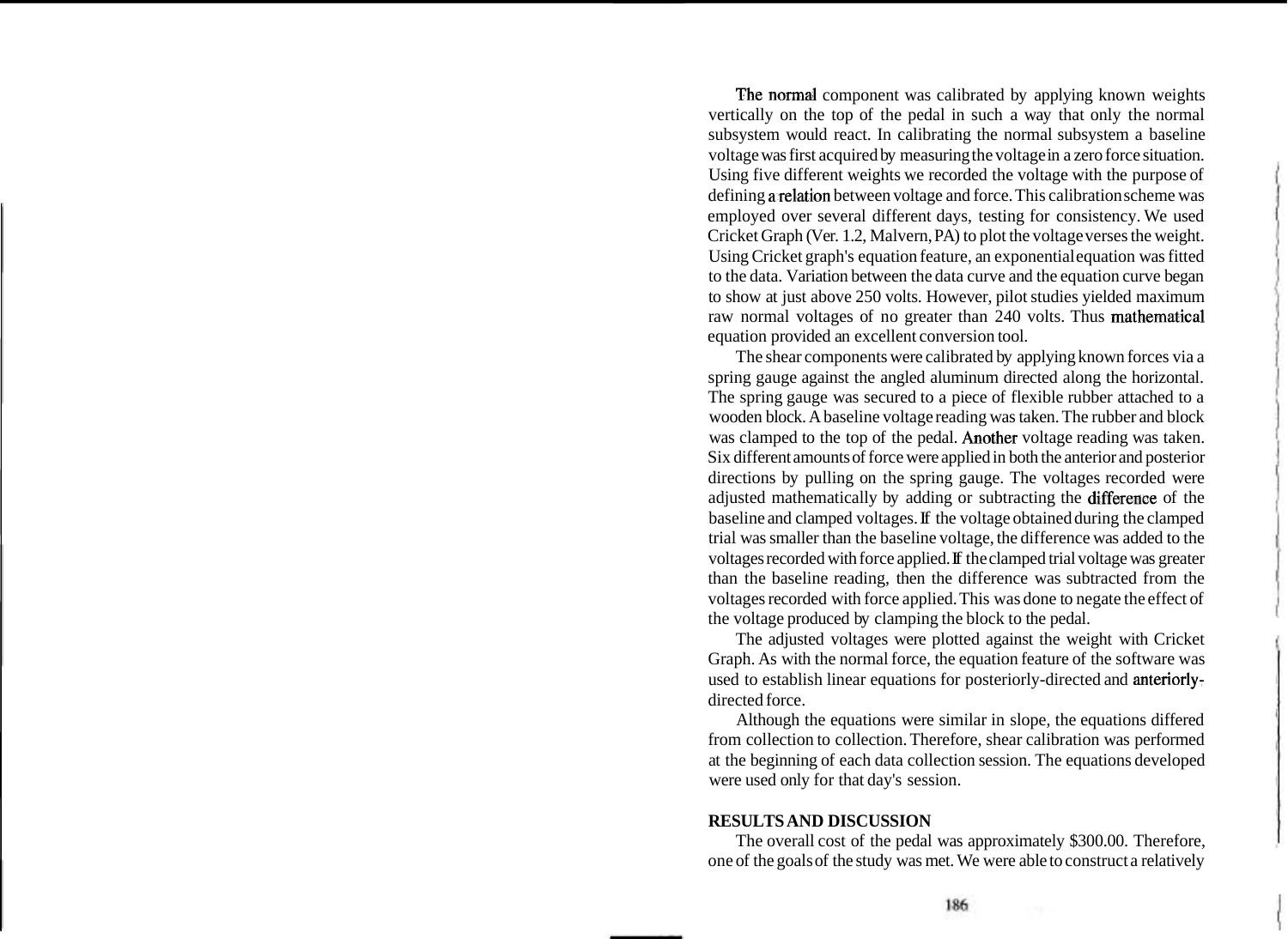inexpensive pedal. The accuracy of the pedal as well as problems encountered are presented below.

Decoupling of the shear and normal forces could not be completely achieved. The design and bridge construction of the pedal allowed for separation of the normal force calibration without gathering information from the shear gauges. However, shear calibration could not be performed without engaging the normal gauges. During data collection, the foot was in contact with both the shear and normal sensors. One sensor subsystem could not be activated independently of the other. We should note that due to a normal reacting force from the shear subsystem the normal force was generally underestimated.

As data collection progressed, it became more difficult to decrease noise introduced into the system at the connections. Wires broke requiring repair. The cable-to-cable connectors were subjected to floor contact as the crank ann proceeded past bottom dead center. This physical contact was found to be a major source of noise in the form of large spikes in voltage during the crank cycle. The wear and tear effect on the system was the reason for cessation of data collection resulting in reducing our sample size to n= 14. However, the pedal was in use for about 2 years for testing and pilot studies. Although problems became progressively worse, the overall durability of the pedal was fair.

The data collected from the pedal were calibrated and combined with



**Crank hgl\* (dog)** 

Figure 1. Pedal shear force for 10 revolutions for injured subject 1 at 1 kg. **187.**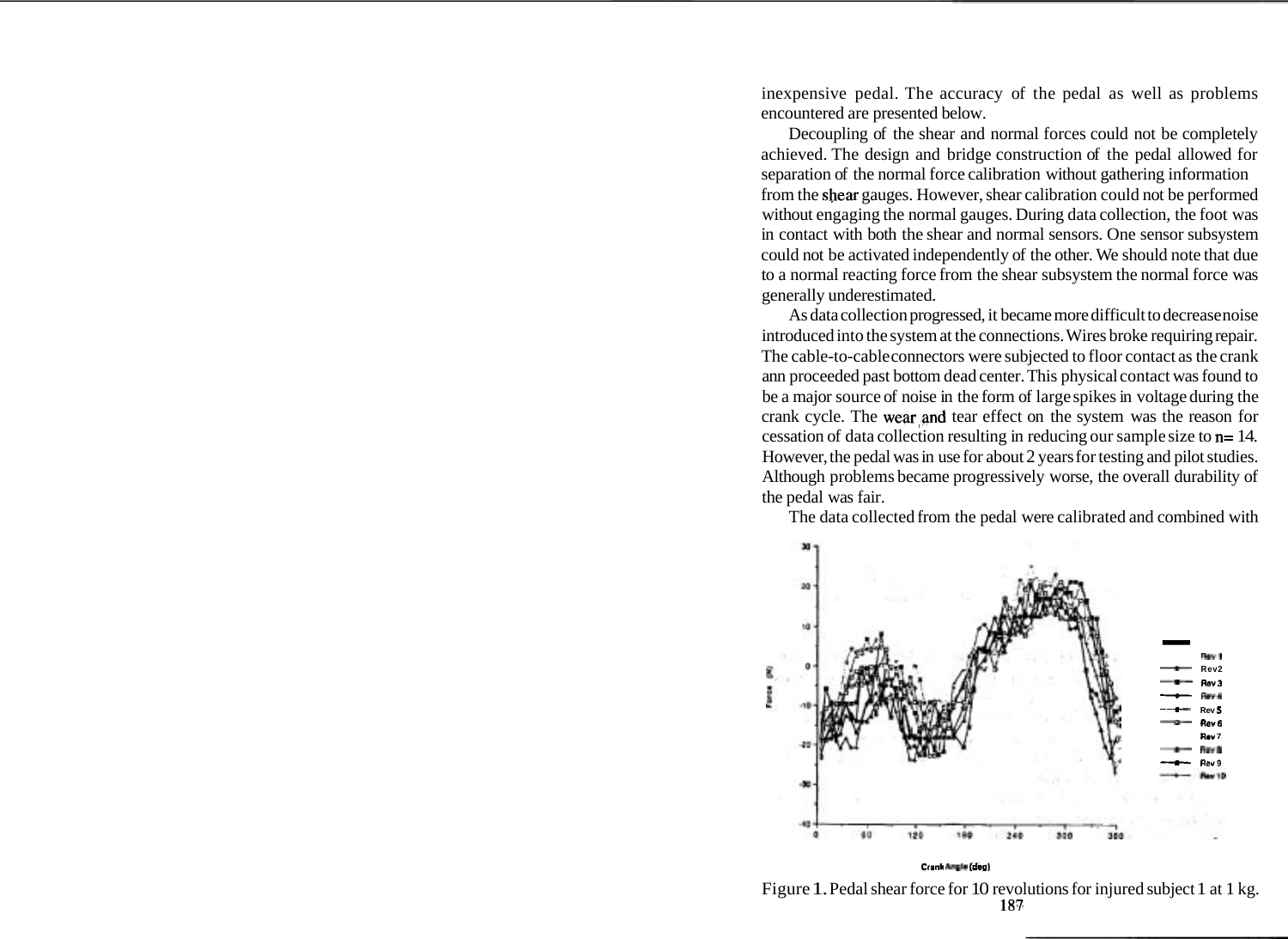the kinematic data to calculate knee normal forces, knee tangential forces, and sagittal plane knee moments of the subjects riding. The data was defined by sampling the output signal for 9 full revolutions. We selected multiple revolutions to test for consistency of the output signal. Sampling rate was 60 samples/second. Figures 1 and 2 present examples of pedal shear and normal forces obtained. The averagedeviation from the mean is about 4.0%. 60 samples/second. Figures 1 and 2 present examples of pedal shear and normal forces obtained. The average deviation from the mean is about 4.0%.





#### **CONCLUSION**

An inexpensive, yet reliable pedal was able to be constructed. There were problems with decoupling, quantification of the normal force, and noise. The pedal was fairly durable. Information obtained using this pedal was used to investigate the forces induced in the leg of a subject during a single revolution of the pedal. We used the system to compare such forces encountered by subjects having knee dysfunctions against healthy subjects.

In addition, we have redesigned the pedal to better quantify the normal force as well as reduce coupling between the normal and the tangential forces. Also, we are currently considering a model which would allow us to use the velocity of the wheel with the known forces and the PEAK image to ascertain the same information without altering the cycle's original pedal.